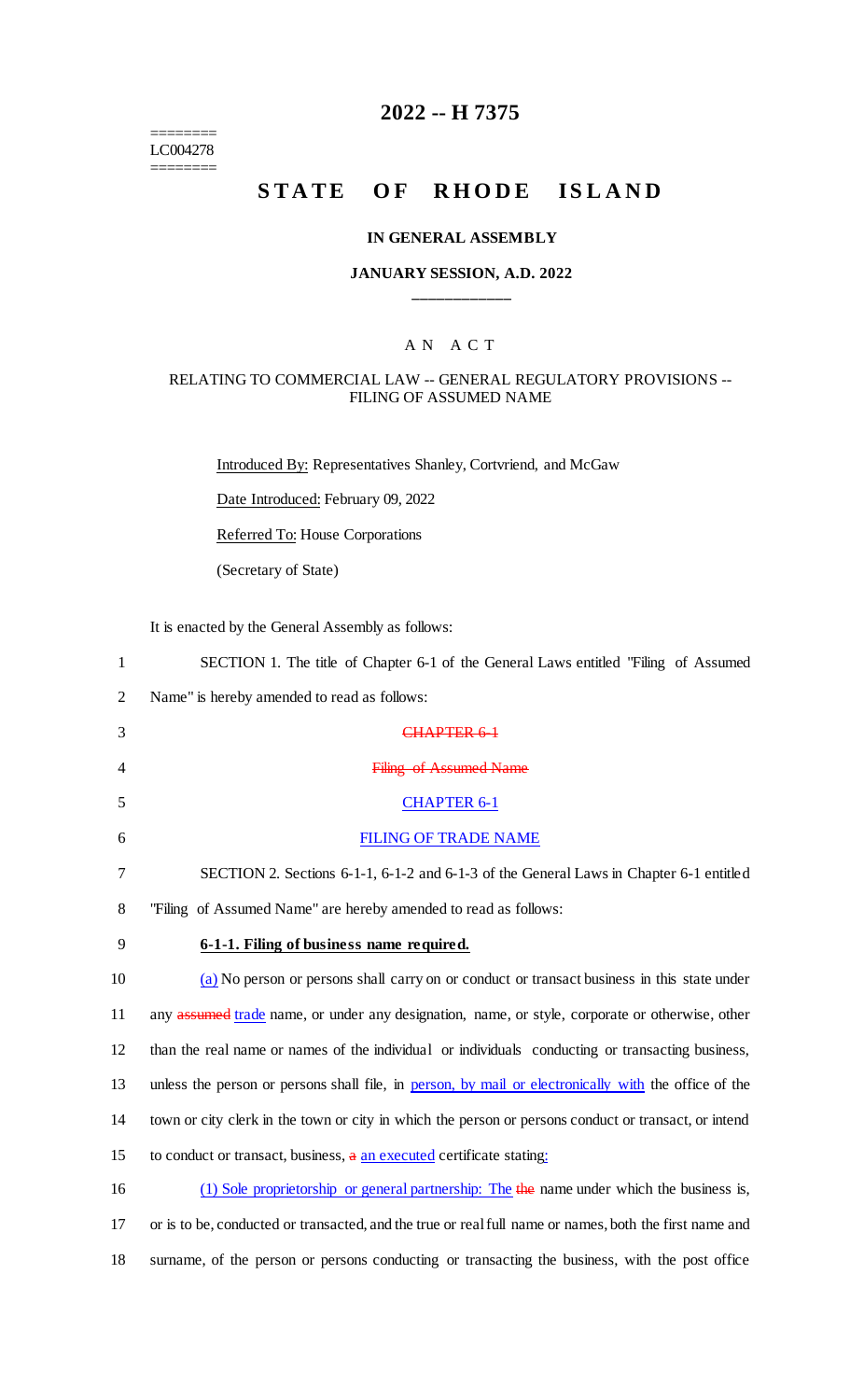1 address or addresses of the person or persons. The certificate shall be executed and sworn to by the person or persons so conducting or intending to conduct the business, before some person 3 authorized to administer oaths, the email address of the person or persons, and the North American Industry Classification System (NAICS) code. (2) The trade name shall be distinguishable upon the records of the trade name registry from the name of any trade name on file within the municipality where the registration will be recorded. (i) For purposes of this chapter, the term "distinguishable upon the record" means the standard used by the department of state in its name availability guidelines for domestic entities. (b) Whenever this chapter requires a certificate to be executed and acknowledged, such 11 requirement is satisfied by either: (1) The formal acknowledgement by any individual signing the certificate that it is his or her act and deed or the act and deed of the corporation, and that the facts stated therein are true. This acknowledgement must be made before an individual who is authorized by the law of the place of execution to take acknowledgement; or (2) The signature, without more, of the individual or individuals signing the certificate, in which case such signature or signatures constitutes the affirmations or acknowledgement of the signatory, under penalties of perjury, that the certificate is that individual's act and deed or the act 19 and deed of the corporation, and that the facts stated therein are true. **6-1-2. Indexes -- Filing fee -- Certified copies as evidence.** 21 The several town and city clerks of this secretary of state shall keep alphabetical indexes 22 an online register of all persons filing certificates and of all names or styles assumed, referred to in this chapter, and, for the indexing and filing of the certificates, the town and city clerks shall receive for the benefit of the town or city a fee of ten dollars (\$10.00) each. A copy of the certificate, duly certified to by the town or city clerk in whose office the certificate shall be filed, shall be presumptive evidence in all courts in this state of the facts contained in the certificate. **6-1-3. Corporations -- Partnership names.** 28 This chapter shall in no way affect or apply to duly registered or qualified, domestic or 29 foreign corporation, limited liability company, limited liability partnership, or limited partnership 30 duly organized under the laws of this state, or to any corporation or limited partnership organized 31 under the laws of any other state and lawfully doing business in this state, or to any partnership or joint venture, the name or designation of which includes the true or real surname of at least one individual who is a partner or joint venturer.

SECTION 3. Chapter 6-1 of the General Laws entitled "Filing of Assumed Name" is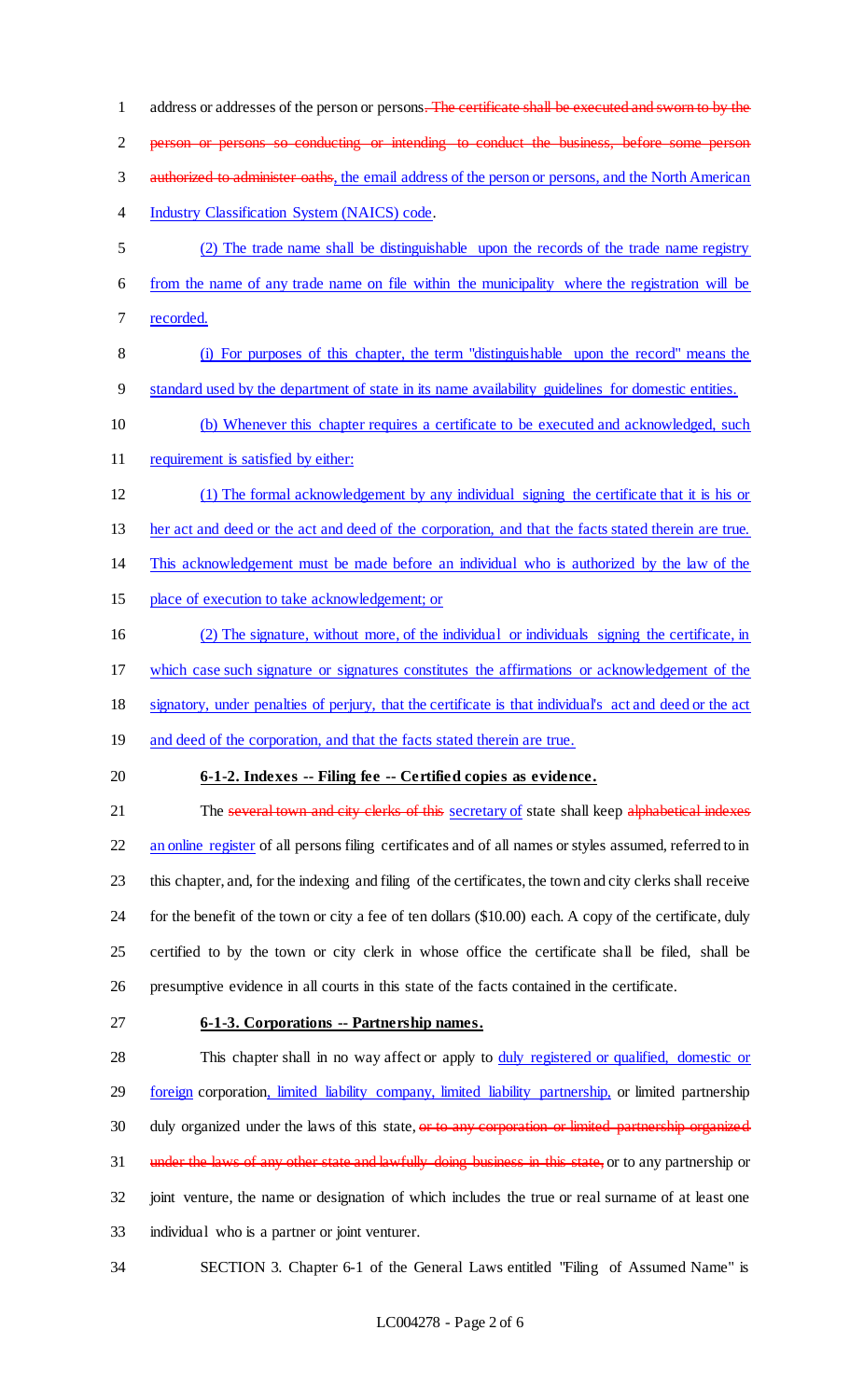| $\mathbf{1}$   | hereby amended by adding thereto the following sections:                                        |
|----------------|-------------------------------------------------------------------------------------------------|
| $\overline{2}$ | 6-1-1.1. Definitions.                                                                           |
| 3              | For purposes of this chapter, the following definitions apply:                                  |
| 4              | (1) "Business" means an occupation, profession, or employment engaged in for the purpose        |
| 5              | of seeking a profit.                                                                            |
| 6              | (2) "Department" means the department of state.                                                 |
| 7              | (3) "Electronic transmission" means any form of communication, not directly involving           |
| 8              | the physical transmission of paper, that creates a record that may be retained, retrieved, and  |
| 9              | reviewed by a recipient thereof, and that may be directly reproduced in paper form by such a    |
| 10             | recipient through an automated process.                                                         |
| 11             | (4) "Filing" means delivered to the secretary of state in either paper format or electronic     |
| 12             | transmission through a medium provided and authorized by the secretary of state.                |
| 13             | (5) "Municipality" means and includes any city or town within the state.                        |
| 14             | (6) "Person" means any individual, partnership, limited liability company, or corporation       |
| 15             | conducting or having an interest in a business in the state.                                    |
| 16             | (7) "Signature" or "Signed" or "Executed" means an original signature, facsimile, or an         |
| 17             | electronically transmitted signature submitted through a medium provided and authorized by the  |
| 18             | secretary of state.                                                                             |
| 19             | (8) "Trade name" means a word(s) or names(s), or any combination of a word(s) or                |
| 20             | $name(s)$ , used by a person to identify the person's business which:                           |
| 21             | (i) Is not, or does not include, the true and real name of all persons conducting the business; |
| 22             | <b>or</b>                                                                                       |
| 23             | (ii) Includes words which suggest additional parties of interest such as "company," "and        |
| 24             | sons," or "and associates."                                                                     |
| 25             | (9) "True and real name" means:                                                                 |
| 26             | (i) The last name of an individual coupled with the first name, middle names, initials, or      |
| 27             | any combination thereof; or                                                                     |
| 28             | (ii) The designation or identifying name by which an individual is best known and called        |
| 29             | in the business community where that individual transacts business, if this designation or      |
| 30             | identifying name is used as that individual's legal signature.                                  |
| 31             | 6-1-5. Changes in registration -- Filing notice of change.                                      |
| 32             | (a) A notice of change must be filed with the municipality when a change occurs in:             |
| 33             | (1) The true and real name of a person conducting a business with a trade name registered       |
|                |                                                                                                 |

under this chapter; or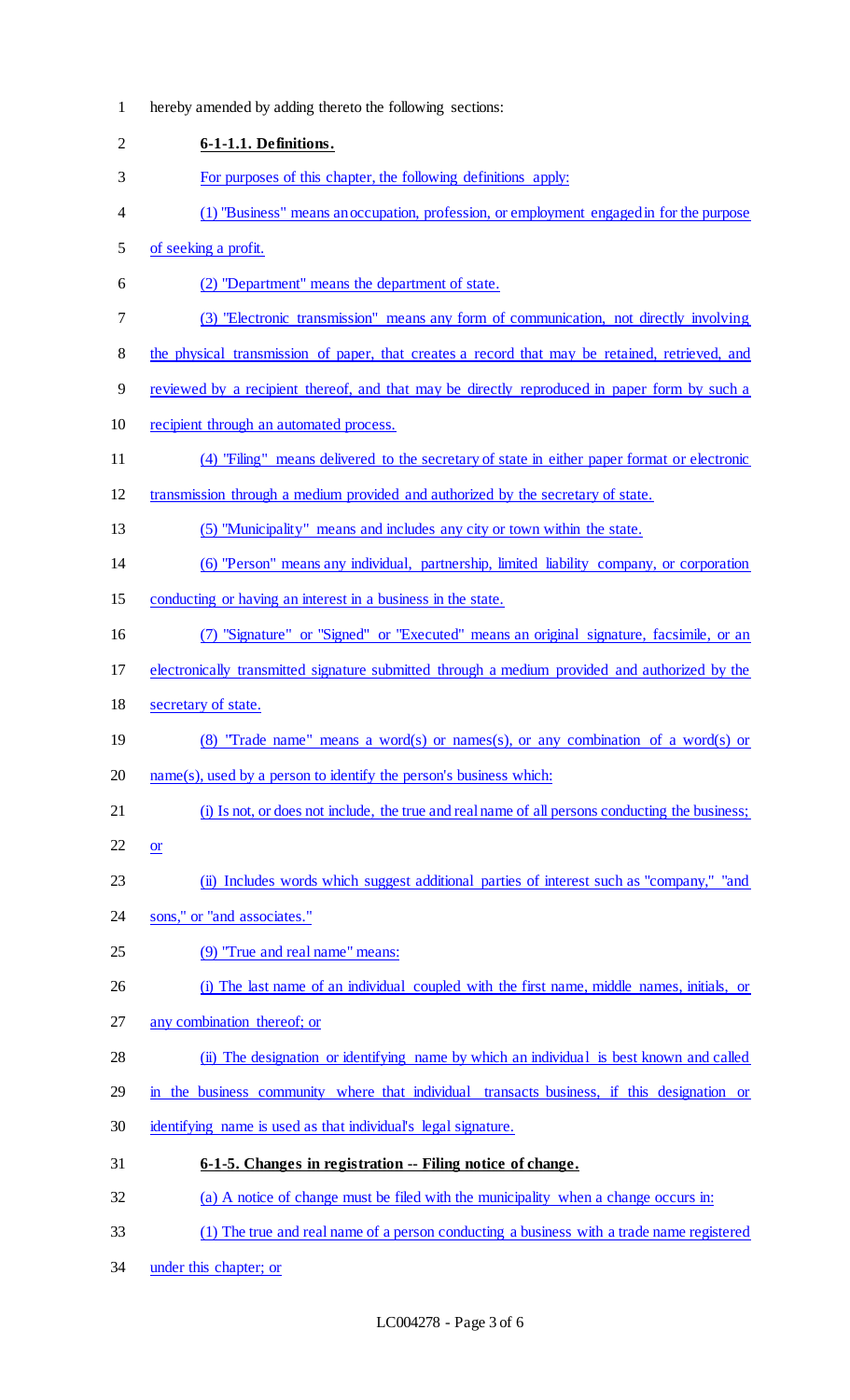(2) Any mailing address or email address set forth on the registration or any subsequently filed notice of change. (b) A notice of cancellation must be filed with the municipality when use of a trade name is discontinued. (c) A notice of cancellation, together with a new registration, must be filed before conducting or transacting any business when: (1) An addition, deletion, or any change of person or persons conducting business under the registered trade name occurs; or (2) There is a change in the wording or spelling of the trade name since initial registration or renewal. **6-1-6. Failure to file.**  No person or persons carrying on, conducting, or transacting business under any trade name shall be entitled to maintain any suit in any of the courts of this state until such person or persons have properly completed the registration as provided for in § 6-1-2. Failure to complete this registration shall not impair the validity of any contract or act of such person or persons and shall not prevent such person or persons from defending any suit in any court of this state. **6-1-7. Renewal or cancellation.**  (a) The municipality shall require the biennial renewal of trade names and establish a 19 process for renewing trade names. Any such renewal process must allow persons to renew their 20 trade name at the same time they are required to renew their business license, if applicable. (b) The municipality may cancel a person's trade name upon request of the person the trade 22 name is registered to. The municipality may also provide for the cancellation of trade names under circumstances as defined by the municipality by rule or regulation, which may include failure to 24 renew a trade name under a renewal process as may be established by the municipality under the 25 authority of subsection (a) of this section. (c)(1) The municipality shall make a reasonable effort to notify a person that the municipality intends to cancel the person's trade name. This notice is not required when a request for cancellation of a trade name is received by the municipality from the person the trade name was 29 registered to or the person's authorized representative. The municipality may comply with this subsection either by mailing the notice to the person's last known address on record with the municipality or by providing the notice electronically in lieu of mail. Such electronic notice may be sent by email to the person's last known email address on record with the municipality. Provided, however, if the municipality sends a notice by email and is notified that the email is undeliverable, 34 the municipality shall resend the notice by mail to the person's last known address on record with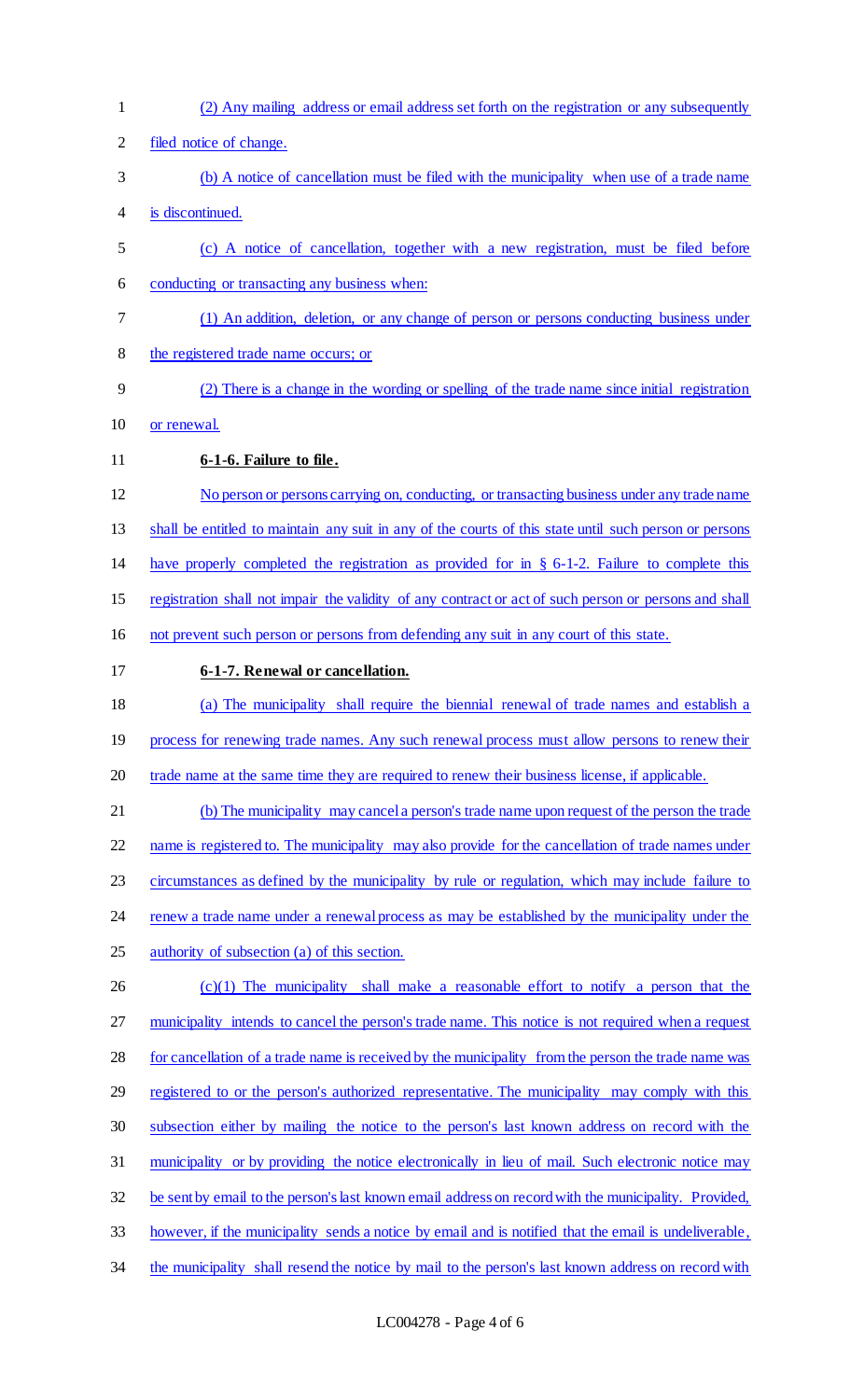1 the municipality.

| $\overline{2}$ | (2) The municipality may cancel a trade name unless, within sixty (60) days of sending the            |
|----------------|-------------------------------------------------------------------------------------------------------|
| 3              | notice required under this subsection, the person notifies the municipality in writing not to cancel  |
| 4              | the person's trade name, files a restoration statement pursuant to $\S$ 6-1-8 and pays any applicable |
| 5              | revival fee.                                                                                          |
| 6              | (d) The municipality may remove any canceled trade names from its database of trade                   |
| 7              | names.                                                                                                |
| 8              | 6-1-8. Restoration statement.                                                                         |
| 9              | If any person or persons shall fail to file a biennial report, it may file a restoration statement    |
| 10             | and pay a twenty-five dollar (\$25.00) revival fee. The restoration statement shall include:          |
| 11             | (1) The name under which the business is, or is to be, conducted or transacted;                       |
| 12             | (2) The true or real full name or names, both the first name and surname, of the person or            |
| 13             | persons conducting or transacting the business;                                                       |
| 14             | (3) The post office address or addresses of the person or persons conducting the business;            |
| 15             | (4) The email address of the person or persons conducting the business; and                           |
| 16             | (5) The North American Industry Classification System (NAICS) code.                                   |
| 17             | SECTION 4. This act shall take effect on January 1, 2024.                                             |
|                |                                                                                                       |

#### ======== LC004278 ========